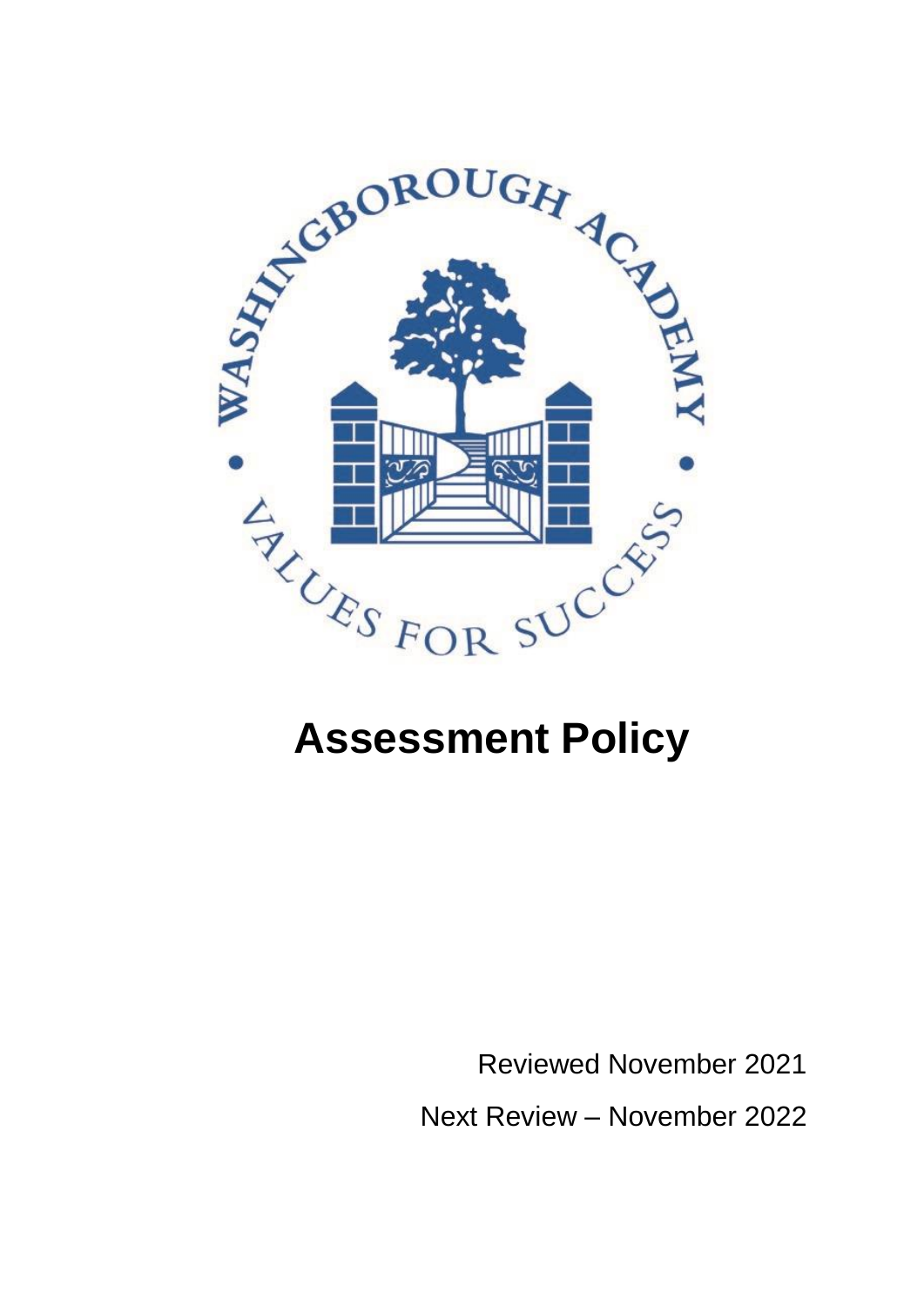

# **Formal Summative assessments**

# **Reading**

Assessment materials will be used in terms 2, 4 and 6 to assess reading (See Appendix for details). The assessments will take place in the last three weeks of the term. Term 5 End of Key Stage Assessments are used for Year Two and Six as well as the end of year assessments in Term 6 that are line with the rest of the school.

- These will be used to track progress, inform teachers of gaps in learning and to identify children who need additional intervention.
- Assessments can also be used to provide evidence against the objectives on Arbor.

# **GPaS**

Assessment materials will be used in terms 2, 4 and 6 to assess grammar and punctuation (See Appendix for details). The spelling assessments and teacher judgements will be used to ascertain which spelling list each child will focus on in their weekly spelling tests and to form the children's spelling sets. Where appropriate, the spelling assessment is used alongside RWI assessments. The assessments will take place in the last three weeks of the term. Term 5 End of Key Stage Assessments are used for Year Two and Six as well as the end of year assessments in Term 6 that are line with the rest of the school.

- These will be used to track progress, inform teachers of gaps in learning and to identify children who need additional intervention.
- Assessments can also be used to provide evidence against the objectives on Arbor

#### **Maths**

Assessment materials will be used in terms 2, 4 and 6 to assess maths (See Appendix for details). The assessments will take place in the last three weeks of the term. Term 5 End of Key Stage Assessments are used for Year Two and Six as well as the end of year assessments in Term 6 that are line with the rest of the school.

- These will be used to track progress, inform teachers of gaps in learning and to identify children who need additional intervention.
- Assessments can also be used to provide evidence against the objectives on Arbor

#### **Data**

- Data is uploaded and monitored on Arbor (our online pupil tracking system)
- The results of these assessments are analysed by team leaders, SENDCo and PP leader
- A report is produced for the SLT and subject leaders highlighting gaps for targeting.
- At the end of the year, cohort development plans will be produced, highlighting the forthcoming year's targets.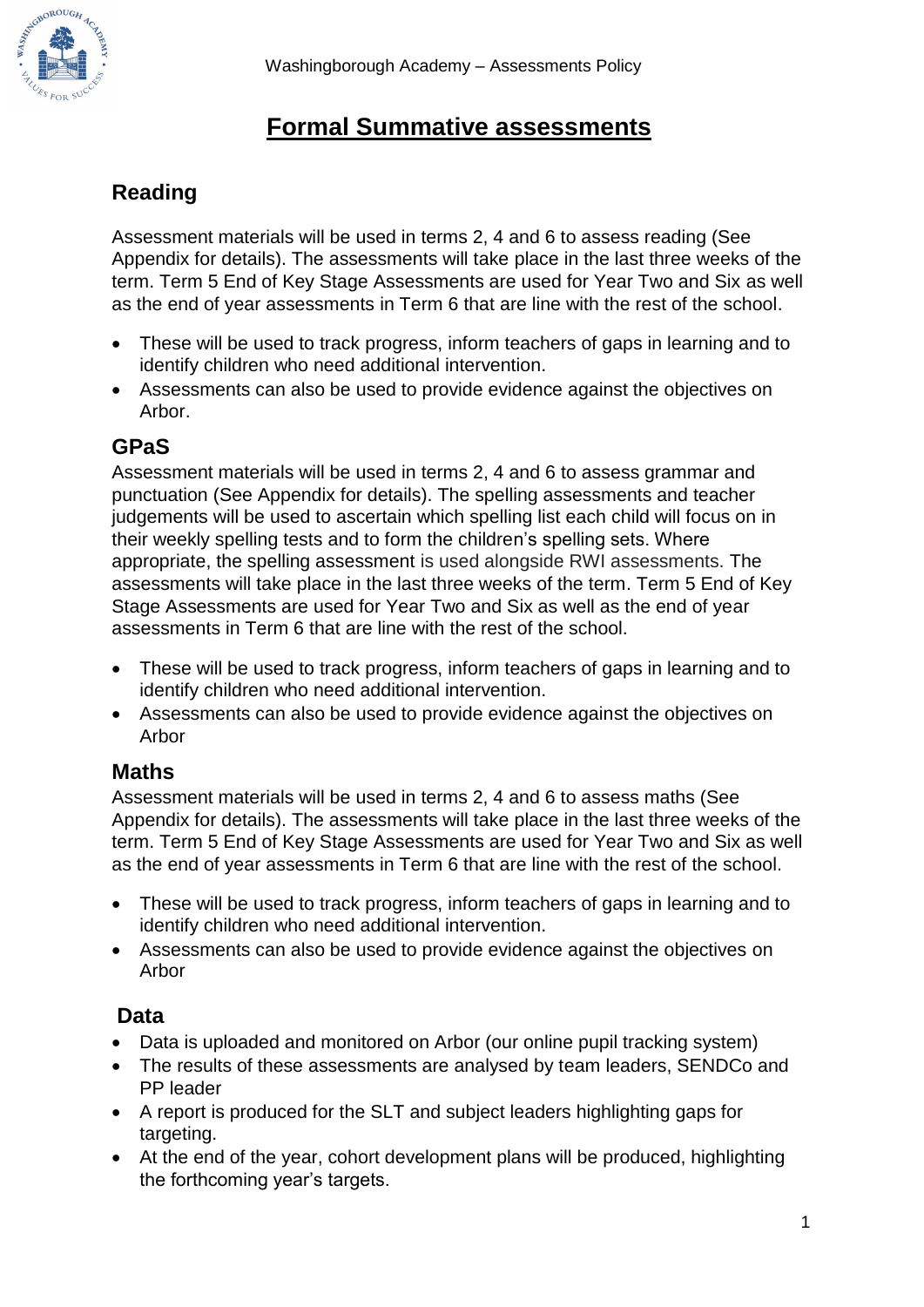# **Arbor**

GBOROUGH Ar

- At the beginning of each academic year, each child will begin on the corresponding year group using Arbor.
- In extenuating circumstances, with agreement from the SLT and SENDCo, a child may be taught and assessed by criteria from a different year group than he/she is currently in. This should be the exception, as the focus is on breadth of coverage and mastery of the curriculum.
- Teachers will update the tracker at least every term to track progress in maths, reading and writing. Dates will be set on the whole school calendar for when all end of term assessments have to be completed and entered onto Arbor.
- During the subsequent week, the data collected from Arbor will be analysed by SLT, SENDCo and the Pupil Premium leader.
- The data will be used to monitor the progress of individuals and cohorts. Gaps will be identified and targeted.
- An end of year analysis will take place in July. The data collected from this will be reported to SLT, Governors and all staff.
- Reflection time will be given for all staff to analyse processes and interventions to ensure that only the best practices move forward to the following year.

## **Exemplar Standard Materials:**

• The 'Teacher Assessment Frameworks' and exemplification materials should be used to support teacher judgements at the end of KS1 and KS2

# **Formative assessments**

#### **Assessing Maths**

- Targets will be assessed through maths starters, in guided groups and in lessons.
- Gaps in maths are targeted by teachers through maths lessons and LSAs target gaps during interventions.
- Responses to KPI questions can be used to support teacher judgements.
- There should be at least 3 pieces of evidence to support a judgement before it is marked as achieved.
- At the beginning of the year, targets are generated for children based on their previous years outcomes and progress will be uploaded termly onto Arbor.
- All children will complete weekly times tables quizzes to support their learning of times tables and these scores will be tracked in the teacher's mark book.
- In Key Stage Two, children will complete a fortnightly arithmetic quiz that will be used to inform their 'Magic maths' sessions for the following two weeks.

# **Assessing Reading**

- Objectives will be used to support the writing of questions for guided group reading sessions, follow on and inference activities. Objectives are written using the interim assessment framework and SATs questions.
- Evidence from these questions will be recorded by the teacher.
- Evidence can take the form of photographs of children's responses on whiteboards or images and writing in reading journals, teacher's guided reading recording sheet or short videos.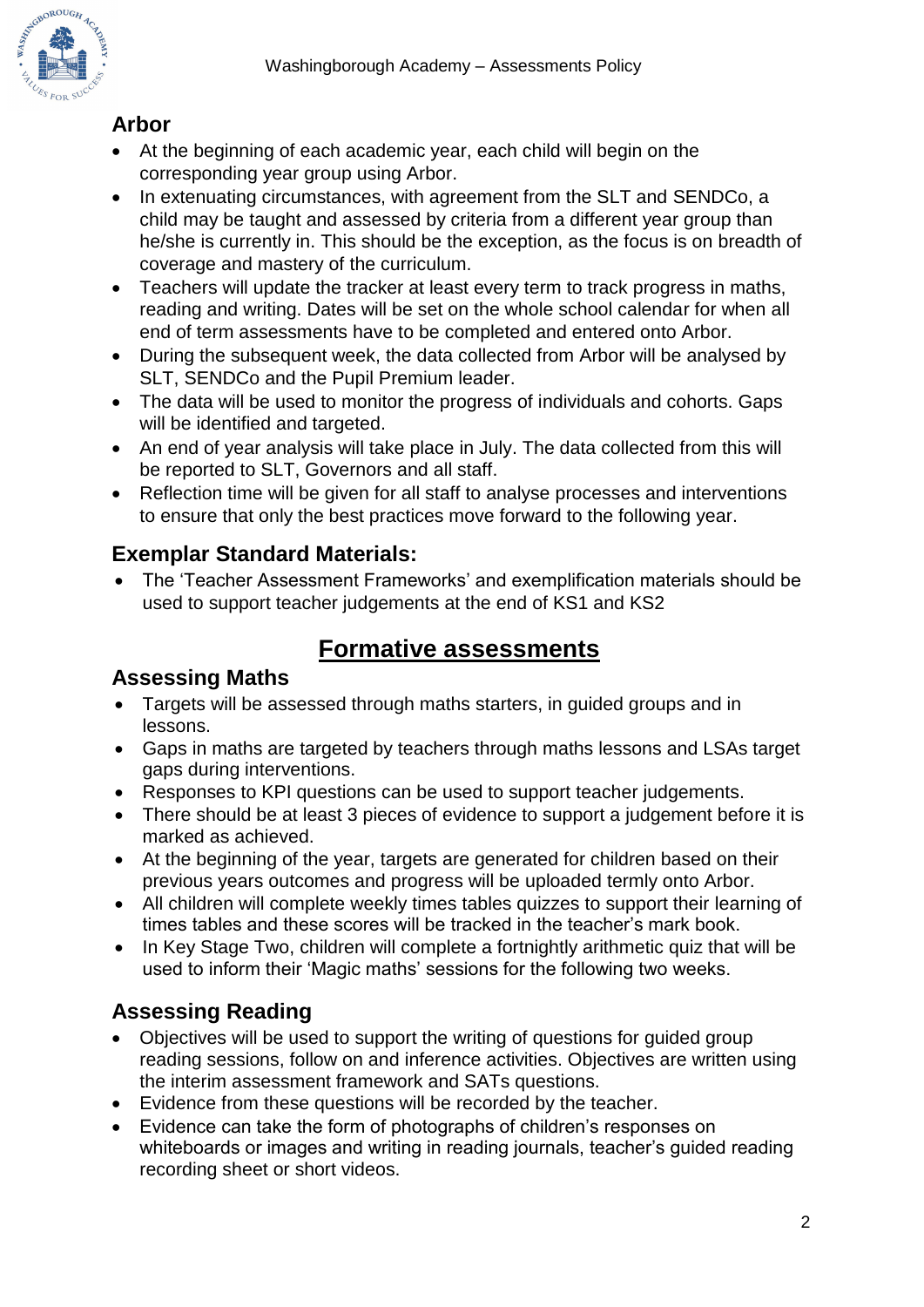

- There should be at least 3 pieces of evidence to support a judgement before it is marked as achieved.
- At the beginning of the year, targets are generated for children based on their previous years outcomes and progress will be uploaded termly onto Arbor.

# **Assessing Writing**

- Children need to achieve objectives across a range of writing; evidence of achievement will be highlighted in children's books. There should be at least 3 pieces of evidence to support a judgement before it is marked as achieved.
- Teachers will highlight objectives within children's writing, using a code system that links directly to the objectives in Arbor.
- At the beginning of the year, targets are generated for children based on their previous years outcomes and progress will be uploaded termly onto Arbor.

# **Assessing Phonics**

- Read, Write Inc assessments are carried out half termly by the phonics leader or class teachers in FS, KS1 and for some KS2 children. These assessments are then recorded and updated on O Track, informing groups and identifying intervention needs.
- Children's progress is tracked carefully to support children to reach the expected level of phonic knowledge by term six of Year One. Children in Year One are taught spellings alongside phonics.
- The Phonics leader, FS team leader and KS1 team leader collate half-termly progress figures, to identify children who are not on track to meet the expected level; they then feedback this information to SLT. These children are then targeted for intervention.
- Phonics screening checks are completed at the beginning of every half term by Year One children and Year Two who did not pass the screening check in Year One. This data is monitored for intervention and then fed back to SLT.

## **Monitoring and Moderation**

- Reading, writing and maths are all moderated three times per year.
- This moderation takes place within teams, across teams and key stages, and across other schools.
- Teachers in Y2 and Y6 attend county moderation training.

## **Marking and Feedback**

- AfL feedback sessions ensure that effective feedback and support is given by teaching and support staff.
- Teachers use the school's feedback codes when marking children's work.
- Feedback codes are displayed in each classroom.
- When a child is expected to action a comment, a speech bubble is used, then children use a green pen to correct their work.
- Stars are drawn when a teacher writes a positive comment about a child's work.
- The teacher then marks the correction, indicating this with a tick and a 'c'.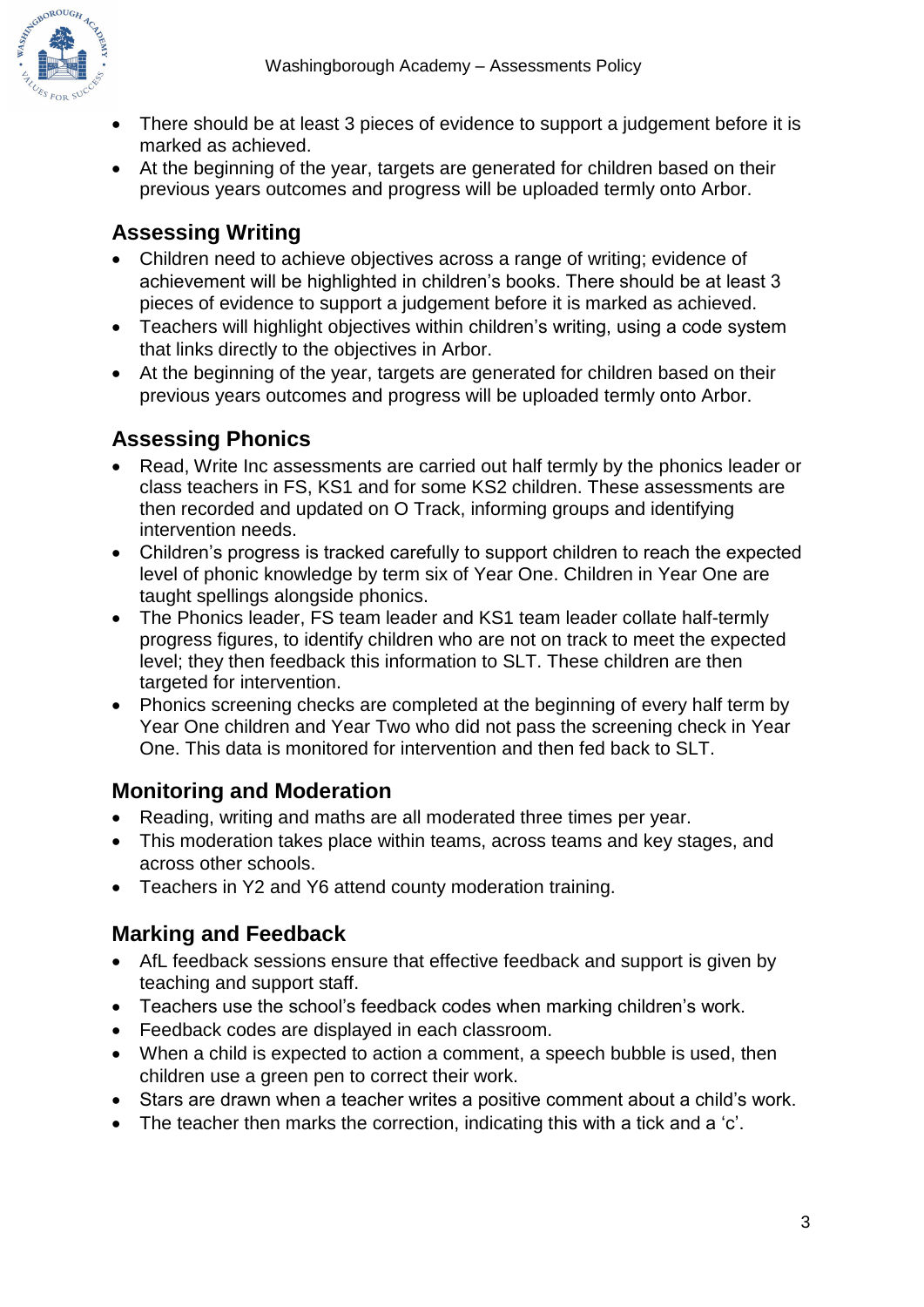

# **Nursery/FS1 Assessment**

#### **Baselines**

- Baseline assessments are completed in the first term of a child starting nursery.
- Assessments are moderated using Development Matters statements, the Leuven scale and Characteristics of Learning.
- Baselines are recorded for all 17 areas of learning; these are assessed by continual teacher and LSA observations of independent and child-initiated learning.

# **Phonics**

- Children are assessed for baselines on their phonological knowledge, in the first term of a child starting nursery using the Read Write Inc assessment.
- Over the year, children are assessed every half term. Gaps in knowledge and understanding are then targeted before children begin learning the next phase.

#### **Recording Assessments**

- Assessments are recorded on the online assessment system, in Development Matters age and stage bands
- Throughout the Nursery journey, assessments are formally collected each term.
- The formal summative assessment collections vary for each child depending on the number of terms that they are in EYFS.

## **Tapestry**

- Tapestry is used to collect daily observations of learning; these are shared simultaneously with parents.
- Parents and carers can also make observations of learning; these are taken into account for our summative assessments.
- Other settings and providers, as well as other agencies, provide us with information about the children, which is used to create a full picture of the child, their learning needs and support required to achieve their potential.

## **Moderation**

- Assessments are moderated throughout the year and for the EYFS profiles in the following ways:
- Within the EYFS team, observations and assessments are moderated using Development Matters statements, the Leuven scale and Characteristics of Learning
- Moderation takes place across other teams and other settings.
- Agreement trialling events involving providers from across the county are attended.
- Local authority moderators are involved in the moderation process.
- At the end of Nursery, assessments, observations, important information and other stakeholders' views are passed from Nursery to Reception.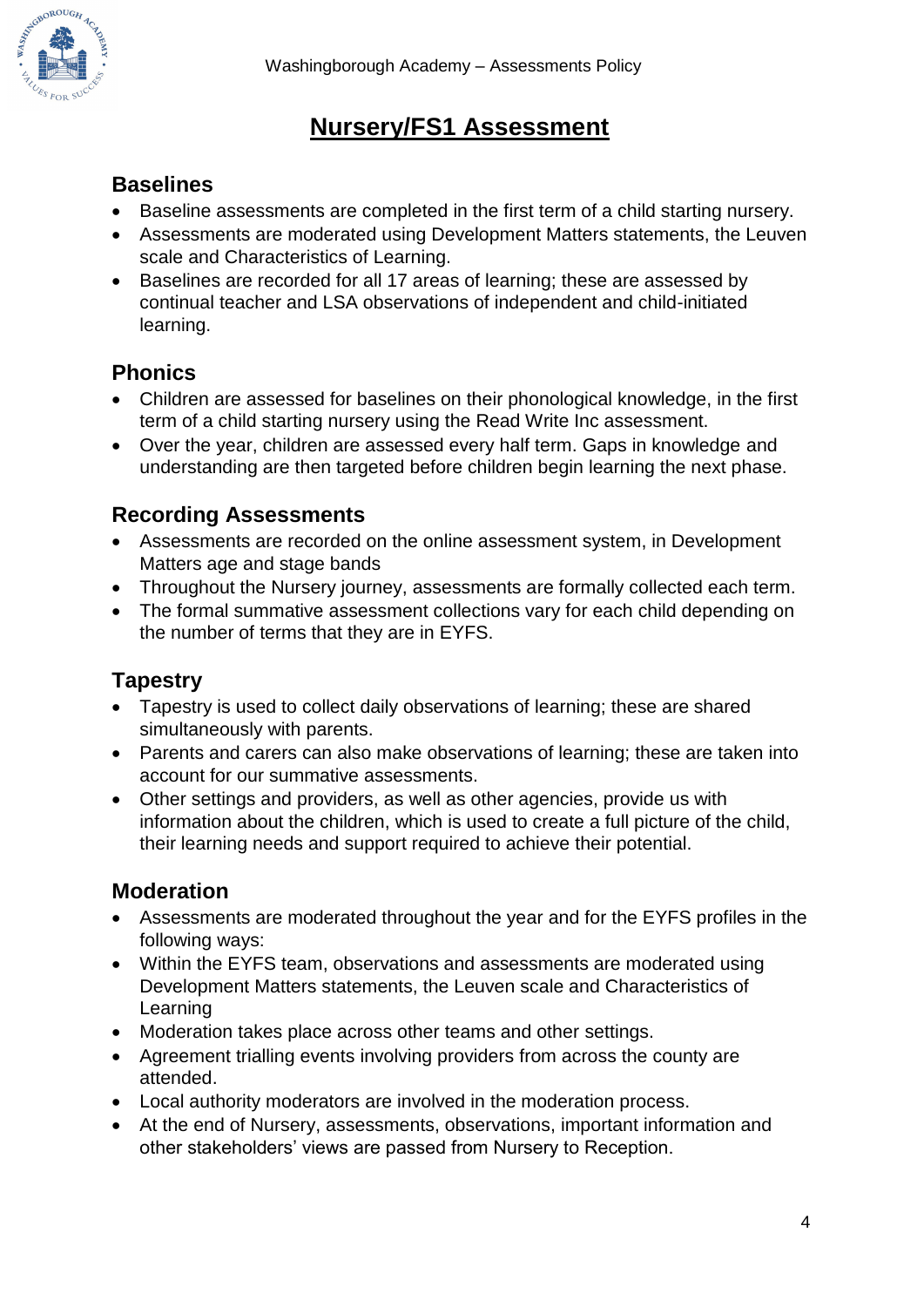# **Reception/FS2 Assessment**

#### **Baselines**

- Statutory baseline assessments are completed in the first six weeks Reception.
- Children who join the school later in the year are still baseline assessed in line with school arrangements, but the statutory baseline will not be completed if it has been at a previous school.
- Baseline data is submitted to the local authority and DfE in accordance with statutory regulations.

#### **Phonics**

- Children are assessed on their phonological knowledge at the beginning of FS2 using the Read Write Inc assessment.
- Over the year, children are assessed every half term. Gaps in knowledge and understanding are then targeted before children begin learning the next phase.

#### **Maths**

• Children are assessed on their mathematical knowledge termly. Gaps in knowledge and understanding are then targeted.

#### **Recording**

- Summative assessments are recorded for all 17 areas of learning; these are formed by continual teacher and LSA observations of independent and childinitiated learning.
- Assessments are recorded termly on the online assessment system, in line with Development Matters, 2020.
- Development Matters statements, the Leuven scale and Characteristics of Teaching and Learning statements are used to moderate assessments.
- Throughout Reception, assessments are formally collected termly. Formative assessments are made continually throughout the day.
- In term six the Profile assessments are submitted to the local authority and DfE in accordance with the Early Years assessment regulations (October 2017).
- Children are assessed against the Early Learning Goals for each of the 17 strands of the EYFS.

## **Tapestry**

- Tapestry is used to collect daily observations of learning; these are shared simultaneously with parents.
- Parents and carers can also make observations of learning, which we take into account for our summative assessments.
- Other settings and providers, as well as other agencies provide us with information about the children, which we use to create a full picture of the child, their learning needs and support required to achieve their potential.